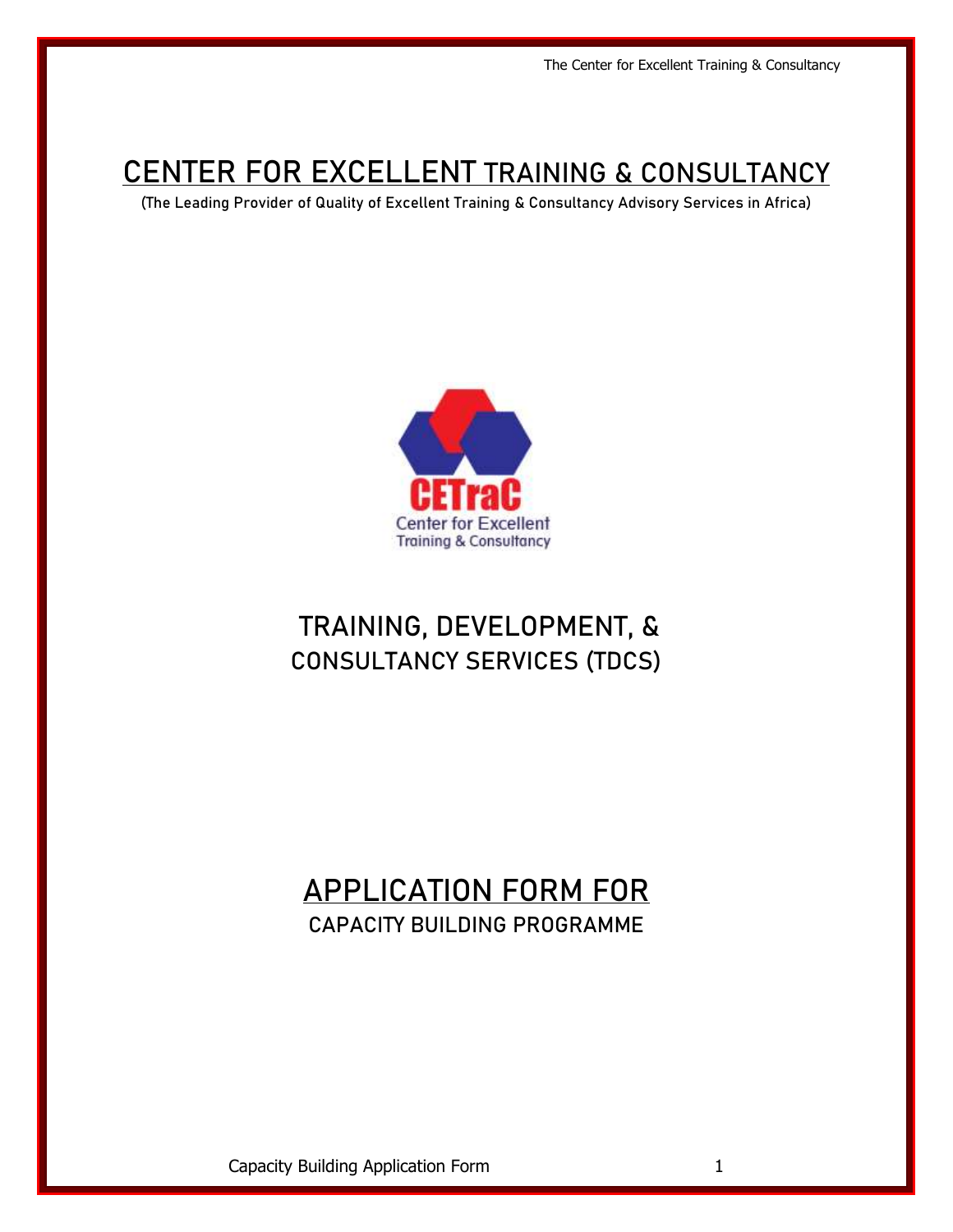| Please indicate the COURSE you wish to pursue: |                                           |                |
|------------------------------------------------|-------------------------------------------|----------------|
|                                                |                                           |                |
|                                                | <b>SECTION A: NOMINATING ORGANISATION</b> |                |
|                                                |                                           |                |
| 2. INDICATE WHETHER: PUBLIC     PRIVATE        |                                           | NGO/PARASTATAL |
|                                                |                                           |                |
|                                                |                                           |                |
|                                                |                                           |                |

## **SECTION B: PARTICULARS OF APPLICANT**

4. FULL NAME………………………………………………………………………………………………......... (IN BLOCK CAPITALS: MUST BE HOW YOU WANT IT ON YOUR CERTIFICATE: SURNAME UNDERLINED)

- 5. NATIONALITY: ………………………………………………………………………………………...........
- 6. AGE: ……………………… 7. DATE OF BIRTH ……………………… 8. GENDER …………........
- 9. EDUCATIONAL BACKGROUND

(List Certificates, Diplomas, Degrees etc, Possessed with dates)

| <b>DATE</b> |           |                    |               |
|-------------|-----------|--------------------|---------------|
| <b>FROM</b> | <b>TO</b> | <b>INSTITUTION</b> | QUALIFICATION |
|             |           |                    |               |
|             |           |                    |               |
|             |           |                    |               |
|             |           |                    |               |
|             |           |                    |               |
|             |           |                    |               |
|             |           |                    |               |
|             |           |                    |               |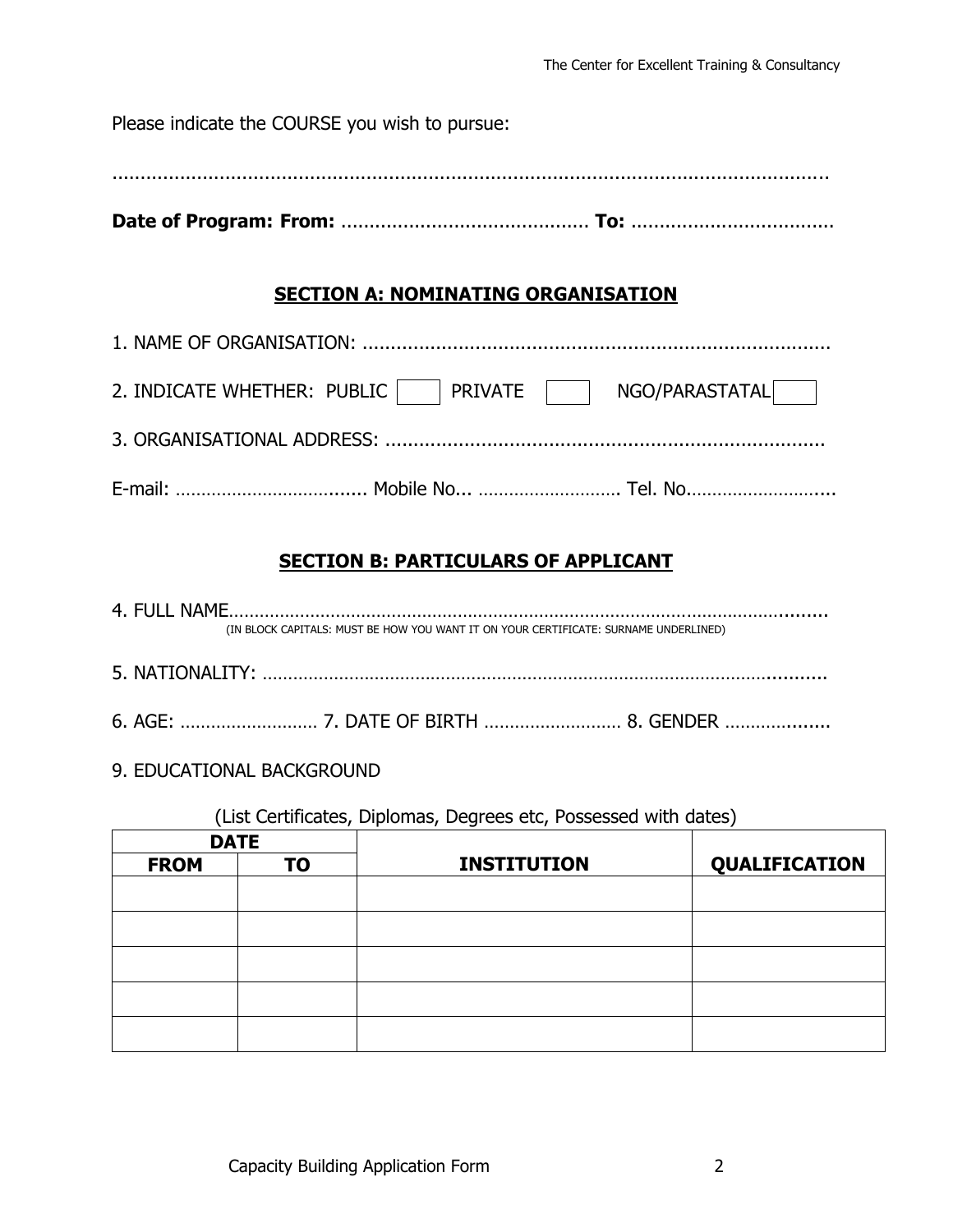| 11. Present position and duties:                                                                            |
|-------------------------------------------------------------------------------------------------------------|
|                                                                                                             |
|                                                                                                             |
|                                                                                                             |
| 12. Speciality: Briefly state how this particular course fits in with your present job and<br>future plans: |
|                                                                                                             |
| 13. Accommodation Status: Required<br><b>Not Required</b><br>(Tick the appropriate box)                     |
| If required, would you prefer: Standard Room   Air-Conditioned Room                                         |
| 14. Sponsorship: (Tick the appropriate box)                                                                 |
| a. Self-Sponsorship<br>b. Official Sponsorship                                                              |
| <b>SECTION C: PROGRAMME CERTIFICATION &amp; DURATION</b>                                                    |
| 15. Professional Certification (Tick the appropriate box)                                                   |
| b. Professional Diploma<br>a. Certificate<br>c. Professional Graduate Diploma                               |
| d. Professional Post Graduate Diploma<br>d. Professional Mini-MBA                                           |
| 16. Programme Duration: The days excludes Saturdays and Sundays (Tick the<br>appropriate box)               |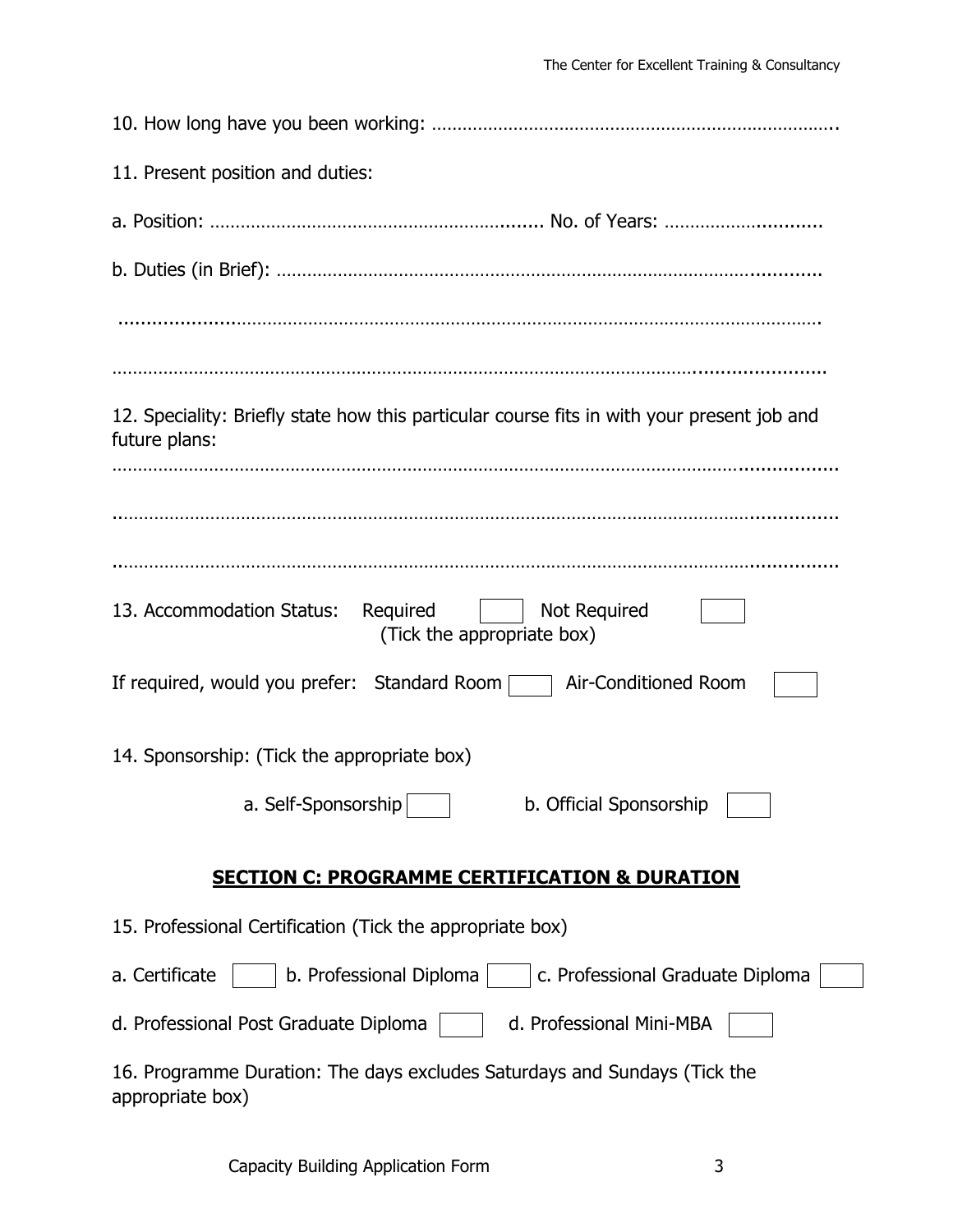| a. 5days  | b. 10days | c. 15days     | d. $20$ days |
|-----------|-----------|---------------|--------------|
| e. 25days | f. 30days | g. 35 $d$ ays | h. $40$ days |

#### **SECTION D: SIGNING & OFFICIAL VALIDATION**

Signature of Applicant ……………………………........... Date…………………………..............

Official Validation ............................................... Date ......................................... (Should be signed and validated by a senior officer)

#### **SECTION E: SPONSOR'S OFFICIAL NOMINATION**

This section must be completed by the Head or a representative of the organization of applicants who answered question 14b.).

I wish to nominate the above applicant for admission to the above course.

Name of Officer Nominating……………………………………………………………………………..........

Rank/Title: ………………………………………………………………………………………………..............

Signature and Official Stamp……………………………………………. Date: …………………….........

#### **SECTION G: SELF SPONSORSHIP**

This section must be completed by the Officer Sponsoring himself/herself.

16. I wish to nominate myself for admission to the above course.

Name of Officer: ……………………………………………………………………………........................

Rank/Title: ………………………………………………………………………………………………..............

Signature and Official Stamp……………………………………………. Date: …………………….........